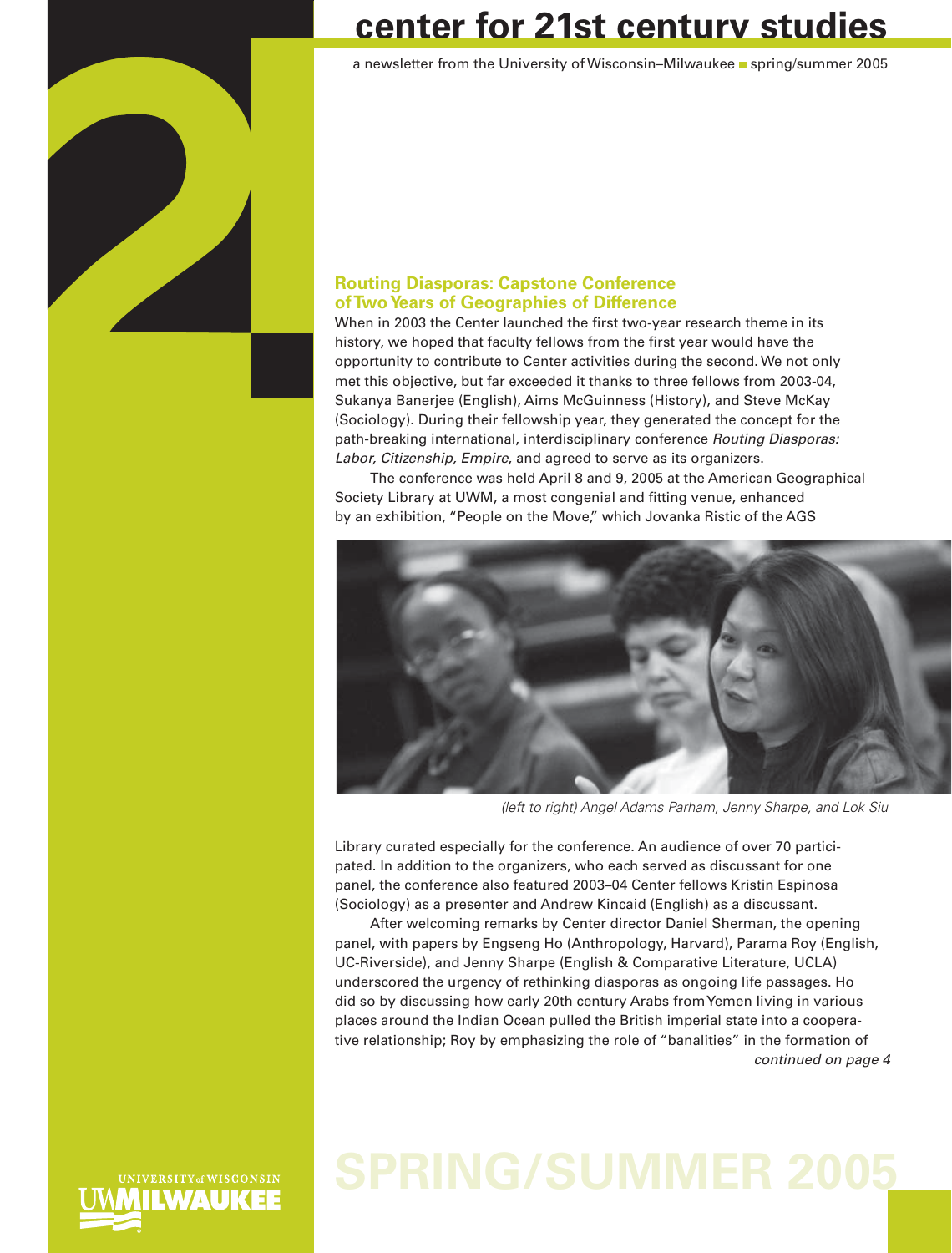

### **From the Director**

In my opening remarks at last month's highly successful conference, Routing Diasporas, I summarized the project of our two-year research theme, Geographies of Difference, by citing a passage from an article by the French historian Fernand Braudel. "Spatial models," Braudel wrote, "are the charts upon which social reality is projected, and through which it may become at least partially clear; they are truly models for all the different movements of time…and for all the categories of social life." I wish I could claim that this elegant formulation had been in my mind at the moment we began mapping out our Geographies of Difference programs, but in fact I came across it just a week or two before the conference, when preparing to teach a long-forgotten article in my graduate seminar on historiography.

In a manner befitting my belated appropriation of it, Braudel's brief discussion of space comes as something of an afterthought in an article best known for setting out his original and highly influential schema of time, focused on the concept of the *longue durée,* which moves so slowly as to be almost imperceptible. This is the kind of time most academics can only dream of, and, even though Geographies of Difference doubled the amount of time the Center has devoted to a single theme, it has still gone by very quickly. But as we begin our preparations for next year's theme, States of Autonomy, the idea of the "afterthought" strikes me as especially pertinent, not only in its literal sense but as a metaphor for continuities in the work of the Center of which we may become aware only in passing.

To take a couple of random examples, Engseng Ho's fascinating paper at the Routing Diasporas conference, though concerned on one level with the diaspora of peoples from the Hadramaut (southern Arabia) throughout South Asia, also dealt with new forms of sovereignty devised in the later stages of the British Empire—sovereignty, of course, being the theme of next year's annual conference, scheduled for this coming October. In the fellows' seminar last month, Andrea Westlund (Philosophy) presented a paper that involves notions of autonomy as centrally as it does concepts of difference. Simone Bitton's *Mur*, the film we proudly presented in its Milwaukee premiere in February, echoed —I would say uncannily, except that the two directors undoubtedly know each others' work—Michal Rovner's *Border*, which Irit Rogoff showed as a prelude to her lecture last September. Many of the scholars faculty members have suggested we invite for next year would have fit equally well into the Geographies of Difference theme, and vice versa. And the inevitable time lag between our books and working papers and the events from which they emerge creates the possibility for myriad unforeseen connections, oppositions, even hauntings. In all these ways, the afterthought may be the perfect trope for the kinds of serendipitous flows that, we hope, make up the Center's *longue durée*. *—Daniel Sherman*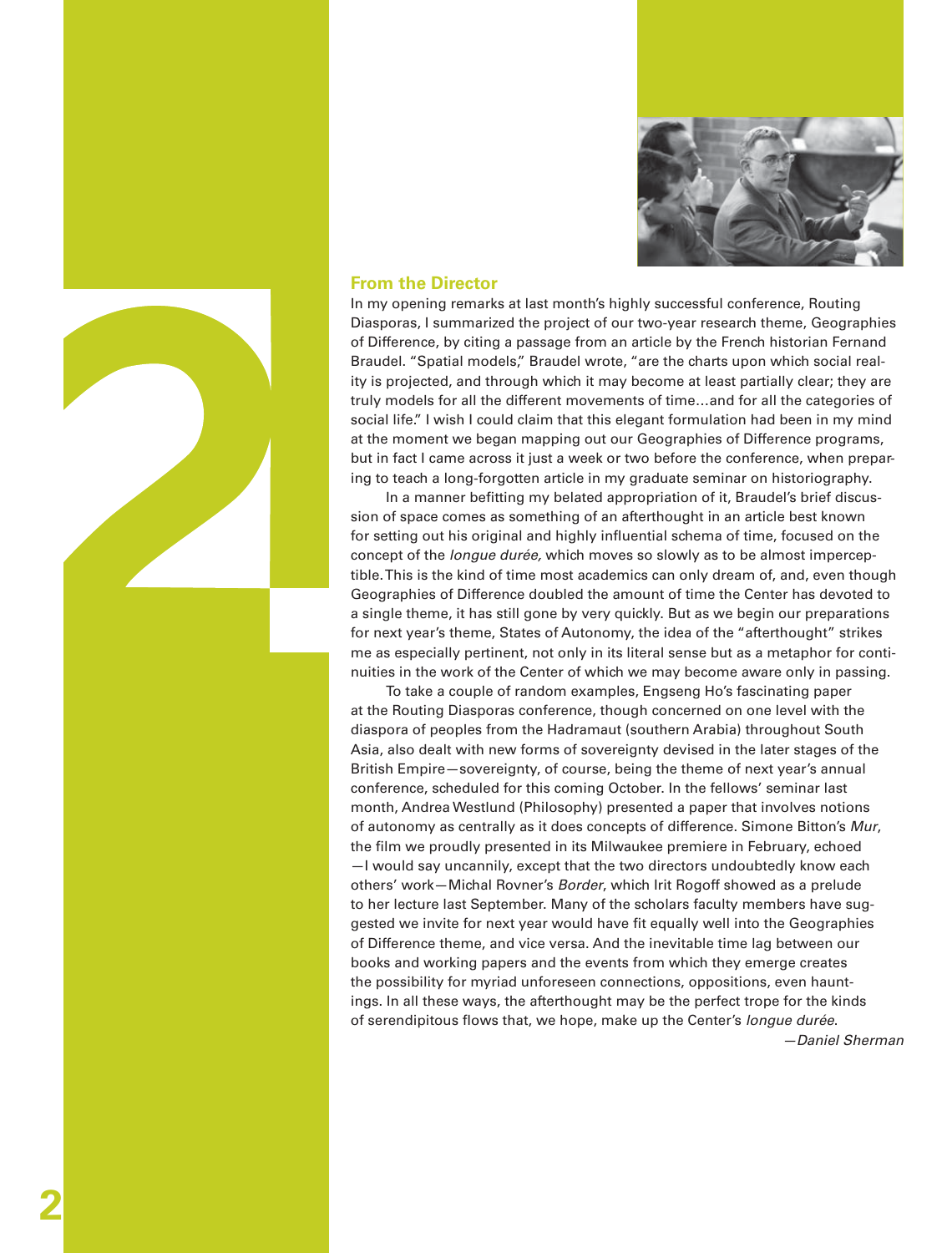# **CONTENTS CONTENTS**

## 2 From the Director 4 Feature Article

Routing Diasporas: capstone conference of two years of Geographies of Difference

## 6 Events

A reprise of the Simone Bitton film screening and panel discussion of MUR, February 24–25, 2005

## In the News

Highlights of former fellows, speakers, and Center authors in the news

## 8 Events

Review of Art and Public Space symposium, March 4, 2005

### 9 Update

Highlights of current fellows and Center staff archives

10 Calendar of Events 11 Center Staff 11 2005–2006 Center Theme and Fellows



*audience at Routing Diasporas conference, American Geographical Society Library, April 8, 2005*

**3**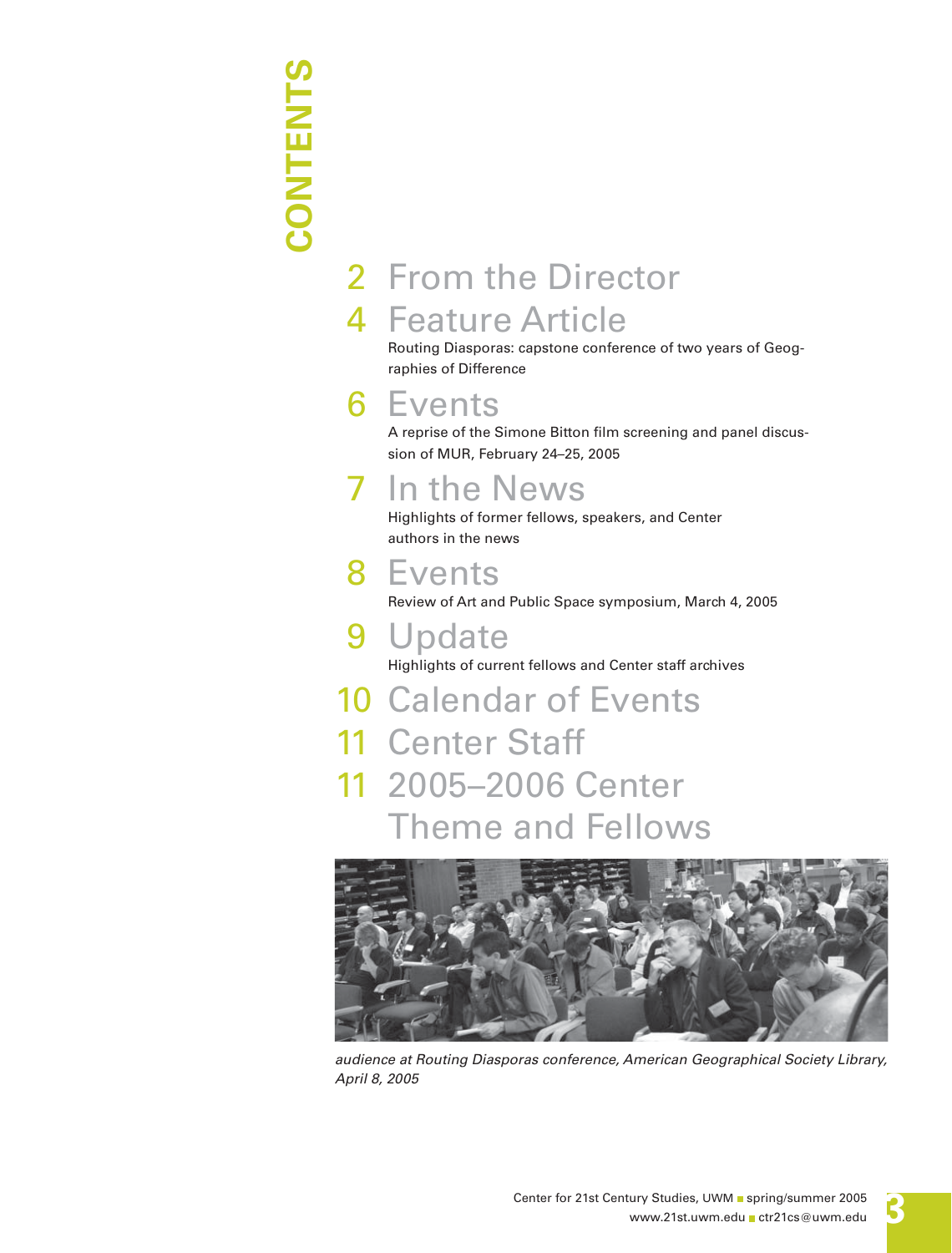### **Routing Diasporas continued**

colonial scapes; and Sharpe by reading recent texts by Edwige Danticat and Caryl Phillips as remapping the Middle Passage in ways that defy easy culpability.

The second panel focused on questions of (im)migration and national identity. Rachel Buff (History, UWM) characterized United States Cold War immigration policy as an "imperial" rather than a "civil rights" moment; Betty Joseph (English, Rice) described attempts by members of the Indian diaspora, using both traditional narratives and the internet, to contribute to the Hindu nationalist agenda of rewriting history; and Todd Shepard (History, University of Oklahoma) analyzed the tortuous redefinitions of French citizenship as France confronted an unexpected, diverse exodus from newly independent Algeria. A reception highlighting the AGS Library collection, hosted by AGS Library director, Dr. Christopher Baruth, concluded the first day.

The second conference day began with a panel that included Martin Berger (Art History, UC Santa Cruz), Shelley Streeby (Literature, UC San Diego), and Julie Greene (History, Colorado). Berger discussed what he called the "imperialism of whiteness" in the mid-to-late 19th century through a careful decoding of the valances of Orientalist styles in museum architecture. Shelley Streeby drew parallels between representation of immigrant soldiers during the Mexican War of the 1840s and so-called "green card soldiers" today to investigate the issue of "imperial citizenship." Greene addressed the same theme, but from the perspective of white American workers during the construction of the Panama Canal. The first Roosevelt administration's efforts to keep these workers—and citizens—happy turned them into representatives and enforcers of United States empire, she argued.

 The morning concluded with the keynote address by Aihwa Ong (Anthropology, Berkeley): a wide-ranging discussion of the way technology today "de-territorializes" prosperity in today's global economy, for example through outsourcing. The first afternoon panel on "The Work of Diaspora" featured three rich papers focusing on different historical and geographical time periods, all emphasizing the need for multi-lingual research in a wide array of sources to do justice to both historical context and to the particular roles of diasporic workers. In a paper co-written with Marina Carter (South Asian Studies, Edinburgh), Crispin Bates (History, Edinburgh) suggested the importance of considering historically the role of kinship networks as a source of worker agency in the colonial Indian labor diaspora; Donald Nonini (Anthropology, University of North Carolina-Chapel Hill) investigated the complexities of class formation among Chinese Indonesians in Australia; and Julius Scott (History, Michigan) discussed the sense of trans-national possibility that arises from considering the maritime dimensions of the Haitian Revolution. The final panel examined the role of technology today, especially, as discussant and current Center fellow



*Steve McKay*

*continued on next page*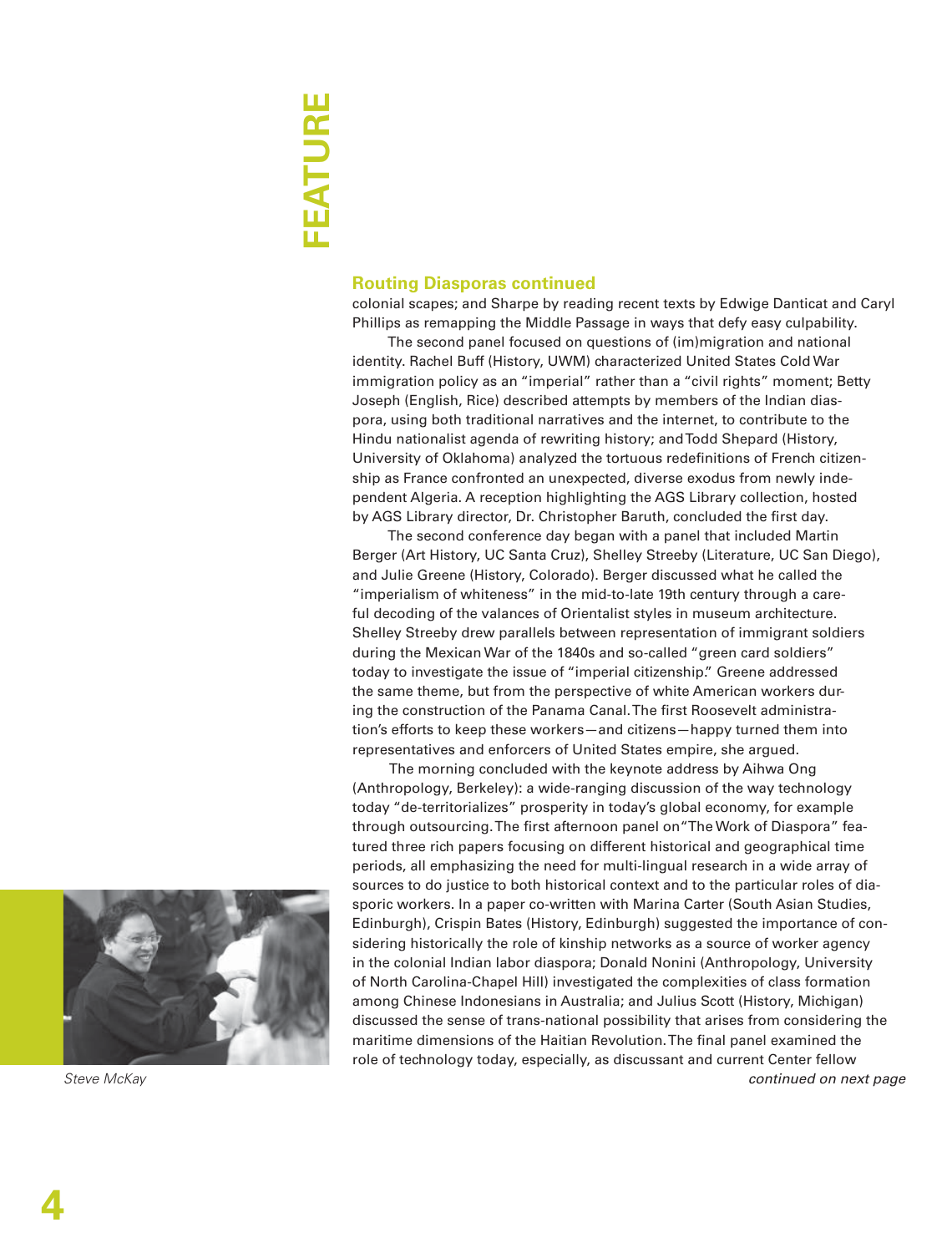# **FEATURE** FEATURE

### **Routing Diasporas continued**

Thomas Malaby (Anthropology) noted, its impact on traditional constraints and possibilities for identity and network creation. Kristin Espinosa (Sociology, UWM) illustrated the multiple types and functions of the web pages established by Mexican towns and migrants from them in the U.S.; Angel Adams Parham (Sociology, Loyola, New Orleans) discussed the use of the web to construct both virtual and face-to-face diasporic communities, many of them with distinct protocols of belonging; and Lok Siu



*Geographies of U.S. Empire panel (left to right) Martin Berger, Julie Greene, and Shelley Streeby*

(Anthropology, New York University) presented her fieldwork on narratives of self-identity among members of the Chinese community in Panama.

The conference format, with pre-circulated papers and panel presentations limited to 10–15 minutes, proved extremely successful. Not only did conference participants—both speakers and audience members—develop new professional contacts, but after every panel the forty-five minute time slot allotted for discussion proved to be too short. In practice, as participants referred back to earlier sessions, each discussion period served to launch multiple, productive conversations during breaks, receptions and over dinner each evening.

**5**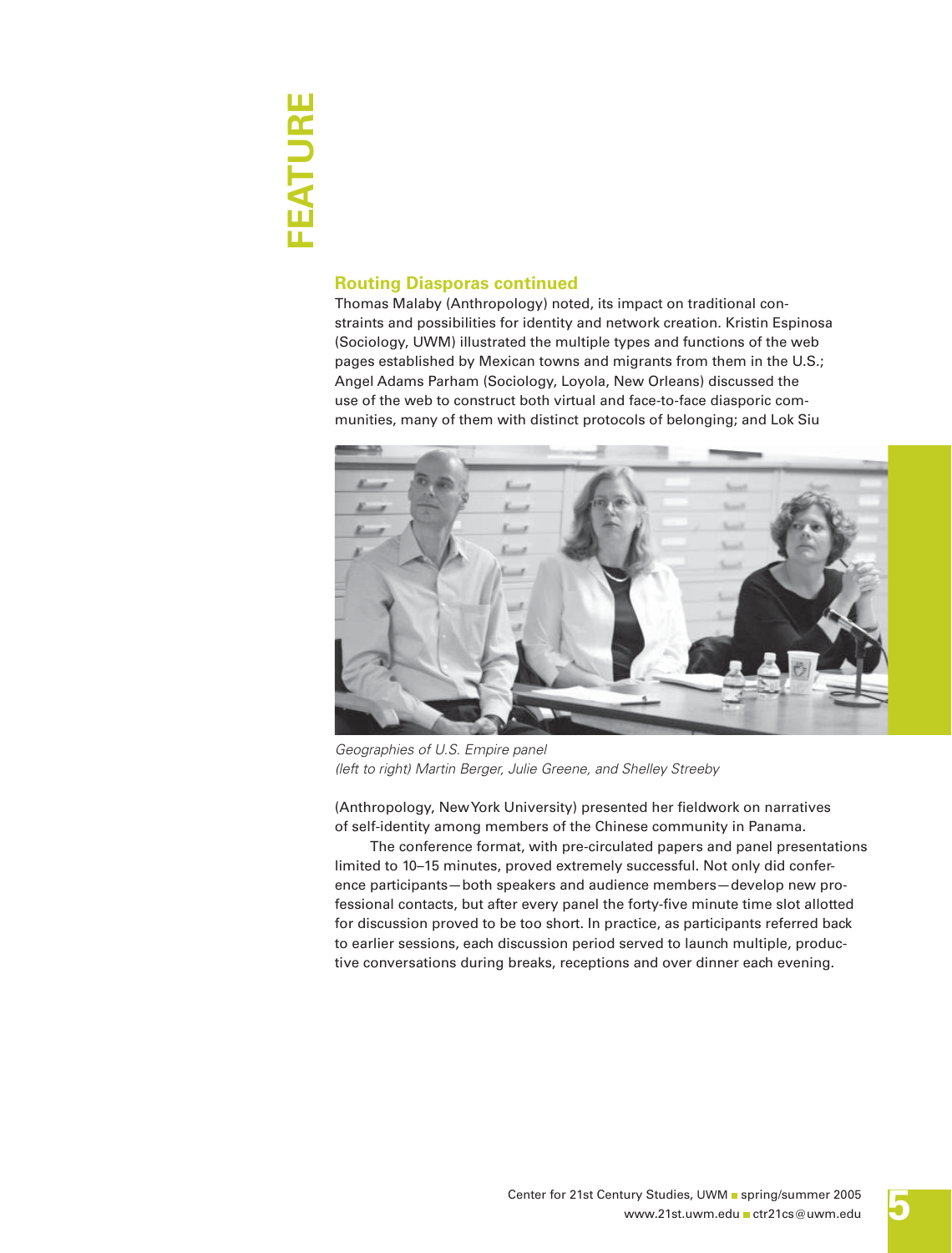# **EVENTS**

### **MUR: Screening and Panel Discussion, February 24–25, 2005**

Just as the Supreme Court of Israel was ordering the Israeli government to re-route portions of its new barrier around the West Bank, the Center brought to Milwaukee *Mur* (Wall), a new film on this controversial project by French-based director Simone Bitton. The screening at the Union Theatre was the third in the United States (after those at the Sundance and Miami film festivals) and attracted an audience of over 100.

As Ussama Makdisi (History, Rice) emphasized at the panel discussion the following day, Israel's security barrier is a tragedy for all sides. According to Makdisi, the barrier does not simply intrude on West Bank territory-as Bitton's film also showed—and thus create new hardships for Palestinians living there; for the Israeli government the wall is an attempt to relegate Palestinians to a "not there" status. As such, it is an obstacle to any possible reconciliation or peace, Makdisi argued.

Brian Edwards (Comparative Literature, Northwestern), the second speaker, discussed the ambiguities and different identities Bitton purposely inserted into her film, not least in relation to her own role. The ostensible purpose of the wall is the clear separation of two different, clearly delineated groups of people, which the film illustrates through its interview with an Israeli defense official. The film also shows, however, and this for Edwards constitutes one of its major strengths, that reality is much more



*(left to right) Ussama Makdisi, Tasha Oren, and Brian Edwards*

complex, both in the ways different people on both sides experience the wall and in the way one can discuss the barrier's purpose and impact.

The panel's final speaker, Tasha Oren (English & Film Studies, UWM; Center Fellow 2001-02), dissected the film's artistic and ideological methods while also examining *Mur*'s possible political effects. Bitton, Oren argued, does not seek to offer a fact-based, journalistic report on Israel's security barrier. At the same time,

*"Peace will come. It always does. But for now, the era of walls is upon us and I sense that it will be a horrific one." Simone Bitton, Intention Note for MUR*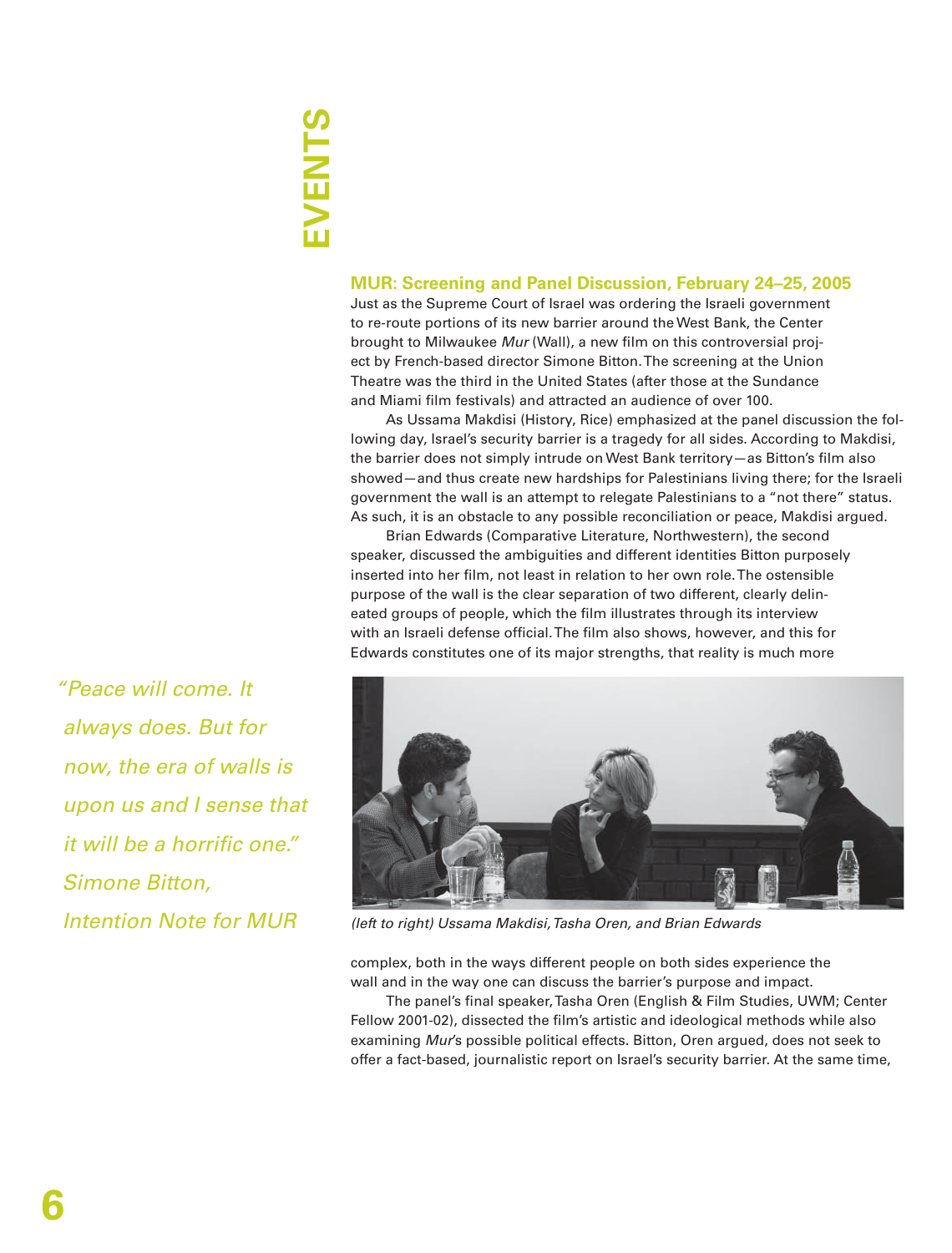# **IN THE NEWS** —<br>H<br>H

until the very end the film is not very personal either. Instead, Oren suggested, Bitton designed her project as a kind of "road film," a spontaneous experience whose main purpose is to show "how the wall works." Bitton's political purpose is not obvious, Oren concluded, and perhaps she has none. Still, the film's life since its release strongly suggests that *Mur* will contribute to ongoing critical evaluations of the barrier, as it did to a lively exchange among all three speakers and the engaged audience of Center fellows, students, and members of the community. The panel discussion was co-sponsored by the Center for Jewish Studies.

### **Former Center Fellows, Speakers, and Authors in the News**

**Brian Edwards** (English, Northwestern) and **Sohail Hashmi** (International Relations, Mount Holyoke College) have been named to the 2005 Class of Carnegie Scholars, with projects respectively entitled "After the American Century: Globalization and the Circulation of `American Civilization' in North Africa and the Middle East." and "Islamic International Law and Public International Law: Convergence or Dissonance?" Edwards was a participant in the Center's panel on the Simone Bitton film Mur last February. Hashmi's essay "9/11 and the Jihad Tradition" will appear in the Center's upcoming *Terror, Culture, Politics: Rethinking 9/11,* due out at the end of the year from Indiana University Press.

**Carlos Galvao-Sobrinho** (History, fellow 2002-03) has been awarded a 2005-2006 Rome Prize by the American Academy in Rome. He will be at the Academy in Rome from September 2005 to July 2006 working on his project entitled "Burial Rites, Funerary Sociability, and Sense of Self among Slaves and Freed Persons at Rome in the Early Principate."

**Carla Bagnoli** (Philosophy, fellow 1999- 00) has been awarded a research fellowship by Italy's Ministry of Scientific Research. The fellowship is designed for scholars who have been working outside Italy for the past three years and whose work is deemed crucial to the advancement of a particular research project in an Italian university.

Bagnoli was nominated by the University of Siena to carry out a research project on ethical objectivity. This, under the title of "Phenomenology of Objectivity and Autonomy," has been the focus of her work during the past years.



*Galvao-Sobrinho (l) and Bagnoli (r)*



2001–02 Center fellow **Amanda Seligman** (History) has just published *Block by Block: Neighborhoods and Public Policy on Chicago's West Side* (University of Chicago Press, 2005), a project she worked on during her fellowship year.

Seligman draws on the surprisingly understudied West Side communities of Chicago to shed new light on the story of postwar urban America. Seligman's careful and evenhanded account will be essential to understanding that the "flight" of whites to the suburbs was the eventual result of a series of responses to transformations in Chicago's physical and social landscape, occurring one block at a time.

**7**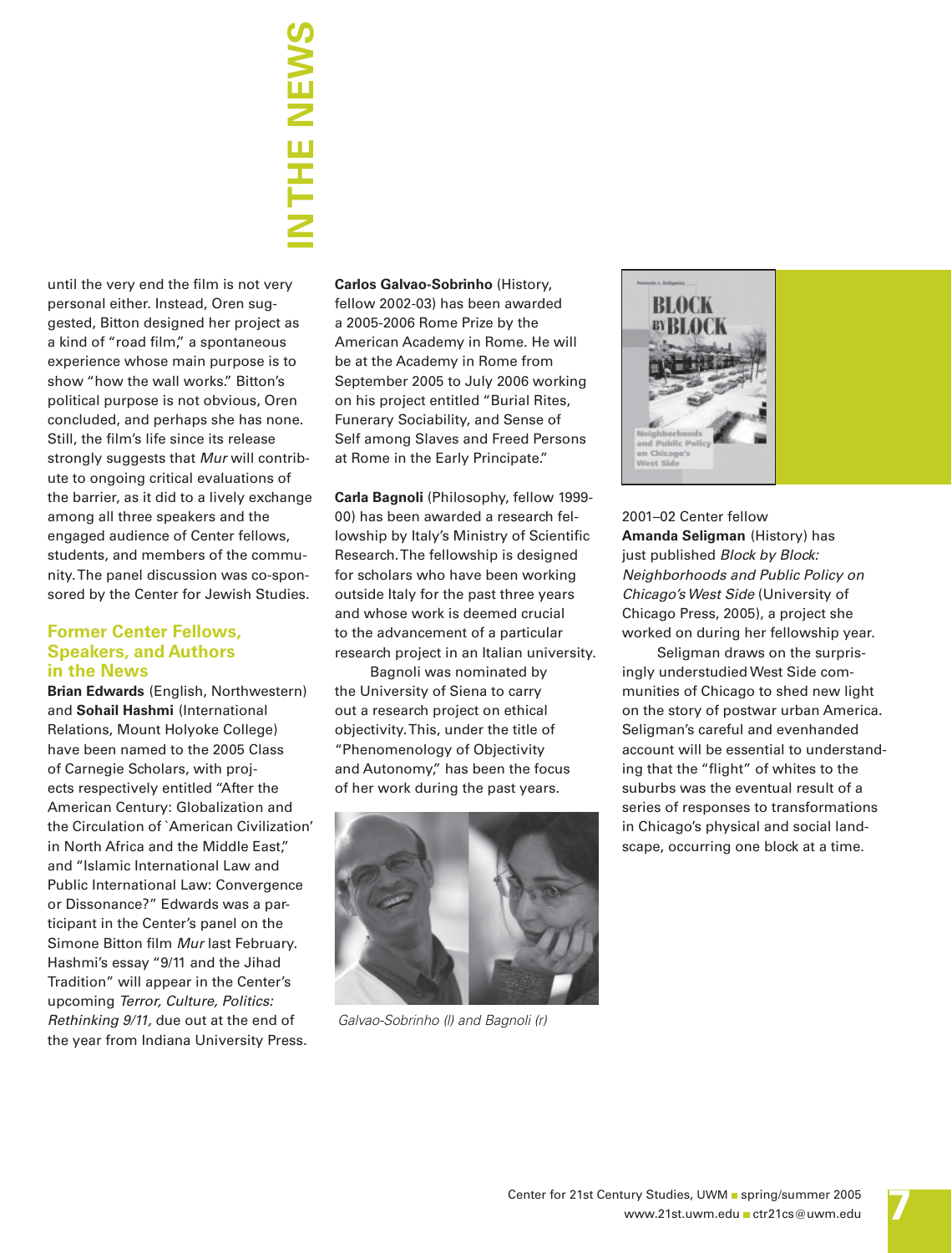## **EVENTS**  EVENTS

### **Art and Public Space: Center Symposium**

Siah Armajani and Sheba Chhachhi, the speakers at the Center's March 4 symposium on Art and Public Space, co-sponsored with the English Department, have made the integration of art, community, and activism central to their distinguished bodies of work. They addressed their approaches to these issues in lively presentations to a large, diverse audience of faculty, students, and guests from as far away as Madison.

Armajani, who spoke first, delivered what he called a manifesto on public art. Public art, he argued, is not about self, but others; concerns everything that belongs to the public; is local, not universal; and seeks to bring together art and citizens. While admitting to some personal disillusionment with public art, and expressing skepticism about the value of large "heroic" projects, Armajani called for artists to seek vigorous contact with the public in their own communities in order to de-mystify art and to fully reconnect the public to it. Armajani's public art projects, which he reviewed for the audience, demonstrate, among other things, the importance he attaches to poetry as a central means of cultural communication.

In an elaborate multi-media presentation Sheba Chhachhi related the history of India's "Courts of Women" movement of the past twenty years and the ways artists like herself have connected with the performance aspect of this phenomenon to help women testify about and respond to violence. Both Chhachhi's documentary film work and her exhibits combining text and image served as evidence of her argument that art as testimony has the power to affect the public image of conflict and can thereby offer potential solutions.



*audience at Art and Public Space symposium, Mitchell Hall 191, March 4, 2005*

*"Public art is not about personal taste but about the needs of others." Siah Armajani*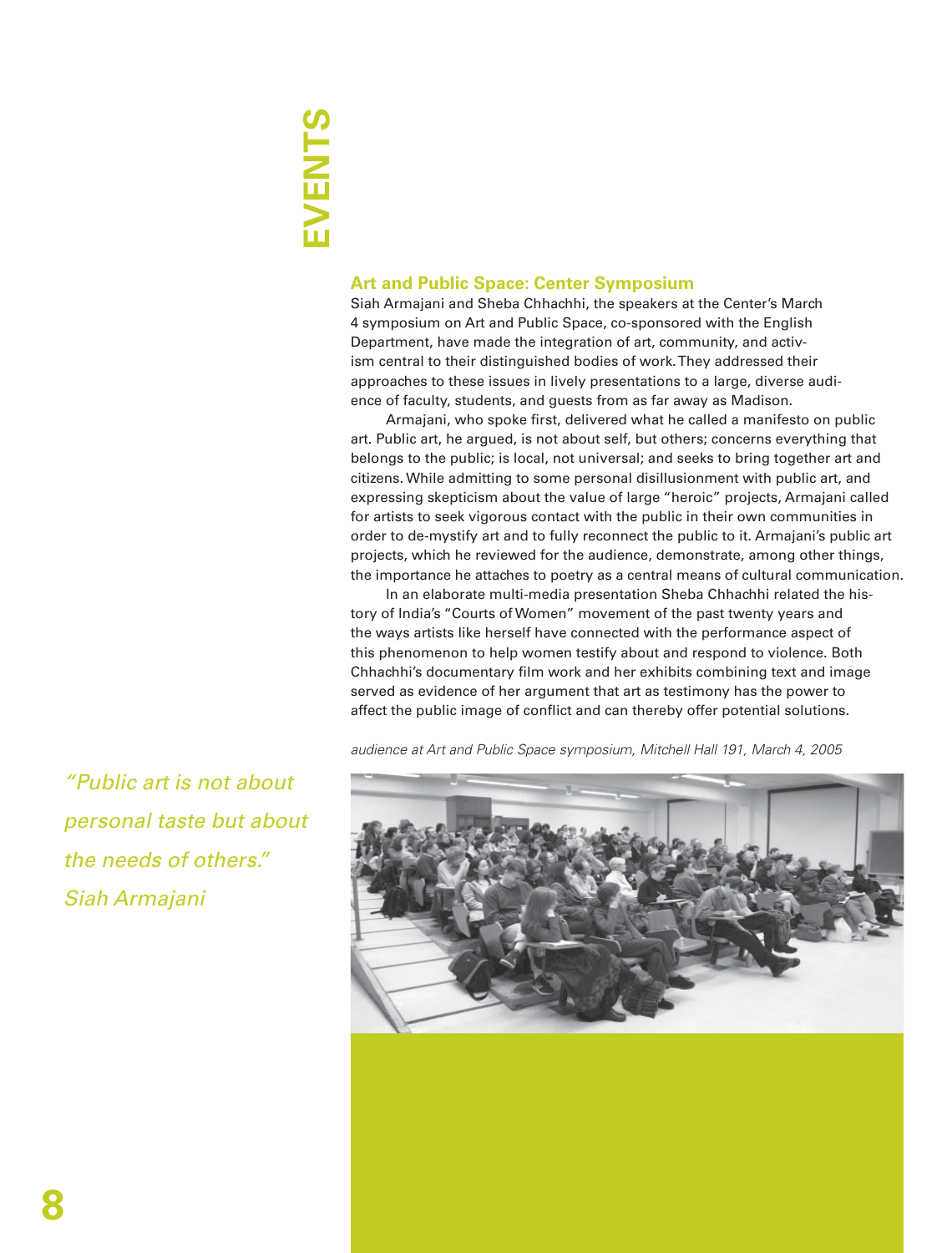# **UPDATE**

### **Fellows & Staff News**

**Derek Counts** (Art History), published a review of V. Karageorghis, *Early Cyprus: Crossroads of the Mediterranean* (Los Angeles, 2002) in the *Bulletin of the American Schools of Oriental Research* 336 (2004), 81- 4. At the end of May he submitted his book proposal "Understanding Cypriote Cult: Potnios Theron and the Search for a Principal Male Divinity in Iron Age Cyprus" to Routledge



Press. The Cypriote cult was also the subject of Counts' presentation in the fellows' seminar this past semester.

**Thomas Malaby** (Anthropology) presented "Coding Control: Ethics and Contingency in the Production of Online Worlds" at the American Bar Foundation 2005 Winter/Spring Seminar Series in Chicago, February 2.

**Rina Ghose** (Geography) published "The Complexities of Citizen Participation through Collaborative Governance," *Space and Polity*, vol. 9 (1) April, 2005. She also presented the following papers: "The Politics of Scale in Public Participation GIS"

and (with Wen Lin) "Investigating GIS Provision for Urban Grassroots Community Organizations—The Role of Politics of Scale and Scaled Networks," both at the annual meeting of Association of American Geographers (AAG) held in Denver in April.

**Saltanat Mambaeva** (Open Society Institute Fellow and Visiting Scholar from Kyrgyzstan) presented "Teaching Culture through Language" at the 9th TESOL Annual Convention in San Antonio, Texas, March 29-April 2. On April 13 her work, "Communicating across Cultures," was the subject at UWM's Department of Communication Colloquium. She also gave a talk in a workshop on publishing and publications at the Annual Conference of the Open Society Institute's Faculty Development Fellowship Program, in Washington, DC, April 29-May 2. *Counts (I) and Malaby (r)* **New Newsletter Format** 

> Regular readers of our newsletter will have noticed that with this issue we have moved to a new format and design. Last year the Center was approached by Joan Dobkin (Visual Art, Center fellow 2002-03), who was seeking clients for a newsletter project for one of her graphic design classes. While we did not commit ourselves to choosing a new design from this class project (we were still quite satisfied with our traditional design), we were particularly impressed with the work done by senior Lauren Hanaman. Ms. Hanaman agreed not only to let us use her design, but also to help us put

**Center Welcomes First Tennessen Graduate Research Fellow** together this first issue. We are very happy with the new look and hope our readers feel the same way.

Thanks to generous contributions from friends and colleagues of Center executive director emerita, Carol Tennessen, and with help from the Graduate School, the Center is extremely happy to announce the selection of its first graduate summer fellow in Karen Keddy (Architecture). The Center's Faculty Advisory Subcommittee on Fellowships and Programs selected Ms. Keddy's proposal from several interesting submissions from three different departments.

We launched the Tennessen Graduate Research Fellowship a year ago and are encouraged by the response rate to our initial fundraising appeals. We need to build on the initial success. We believe that graduate student research in the arts, humanities, and social sciences should not only be an integral part of UWM's renewed research emphasis, but also deserves a permanent place at the Center for 21st Century Studies. If you would like to make a contribution, please send a check to "Center for 21st Century Studies—Tennessen Fund," University of Wisconsin-Milwaukee, P.O. Box 413, Milwaukee, WI 53201. Non-earmarked contributions to the Center are also appreciated. Please make these out to the UW-Milwaukee Foundation and indicate the Center on the memo line. Thank you!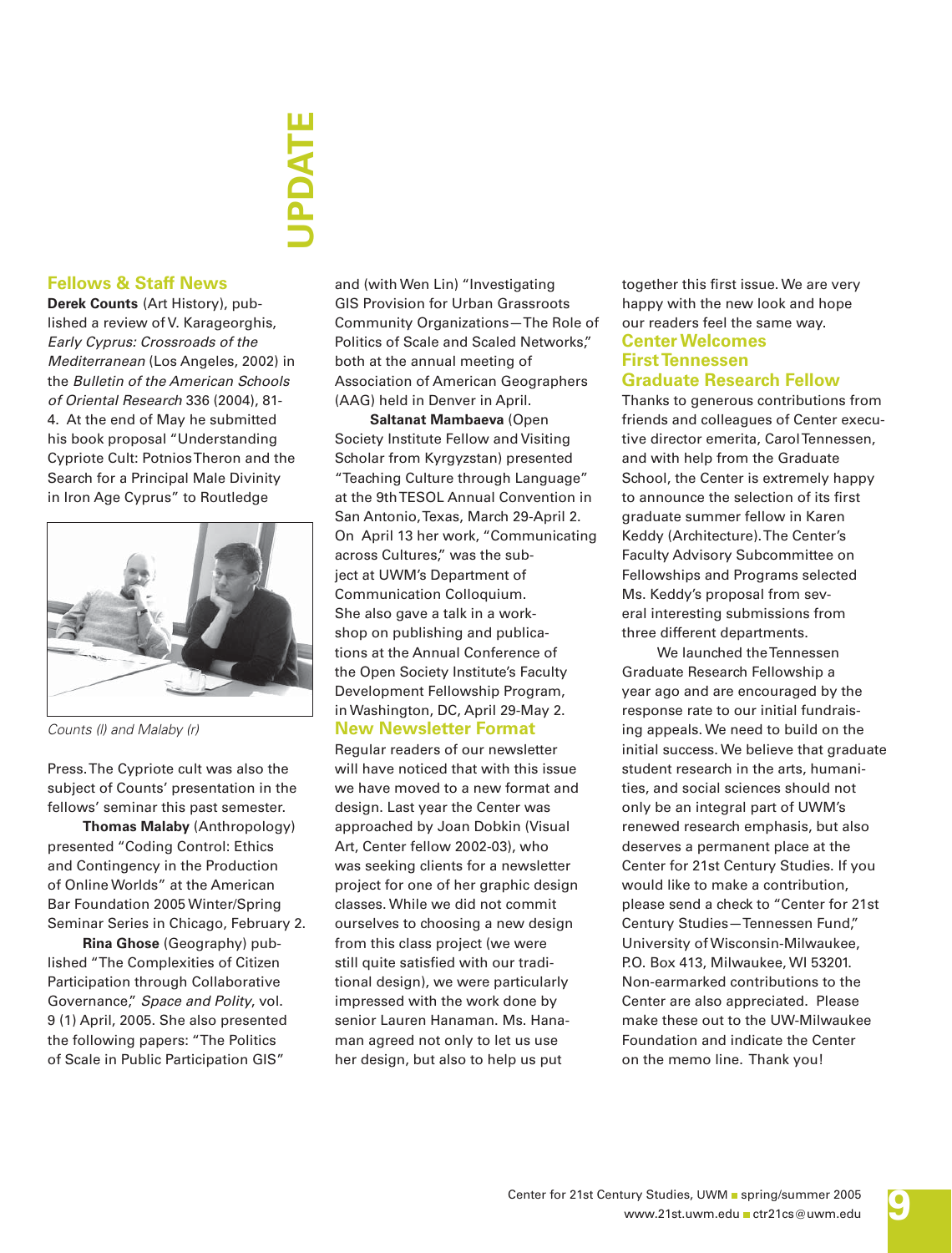# AI FNDAR **CALENDAR**



### **Preliminary Fall 2005 Calendar of Events**

**FRI SEP 16 Annual Center Open House** 2 pm CRT 939 **Jerome Schneewind** (Philosophy, Johns Hopkins) a lecture, *Autonomy and Its Histories* 4 pm CRT 175

### **FRI SEP 23**

**Amanda Anderson** (English, Johns Hopkins) a lecture, *Beyond Sincerity and Authenticity: The Ethos of Proceduralism* 3:30 pm CRT 118

### **FRI-SAT, OCT 21–22**

#### *Art of the State: Sovereignty Past and Present*

an international conference organized by Douglas Howland (History, UWM; Center fellow 2004-05) and Luise White (History, University of Florida) conference begins 1 pm CRT 175

### **FRI NOV 4**

**N. Katherine Hayles** (English, UCLA) Phi Beta Kappa Distinguished Lecturer time and place to be announced

### **FRI NOV 18**

**Debra Satz** (Philosophy, Stanford) a lecture, *Learning as Equals: What is Wrong with Inequality in K-12 Education?* co-sponsored by the Philosophy Department 3:30 pm CRT 118

### **FRI DEC 2**

### *Religion, Violence, and the Limits of Liberalism*

a symposium organized by Peter Y. Paik (French, Italian, & Comparative Literature, UWM; Center fellow 2002-03)

1 pm CRT 175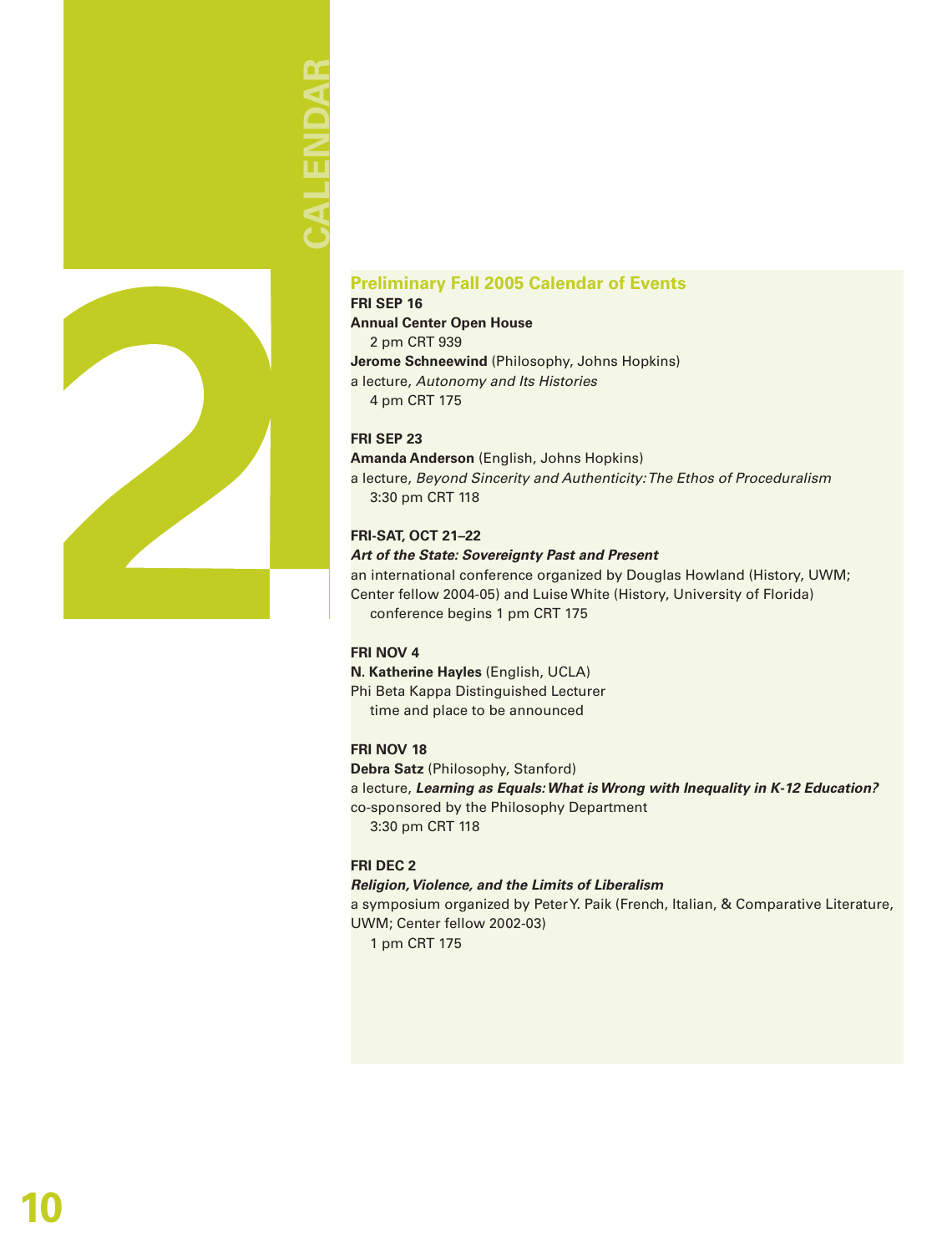# **2005–2006** 2005-2006

### **Center On-Line Working Papers Series Continues to Grow**

Another paper has been added to the Center's on-line working paper series. It is Laird Boswell's "Right-Wing Extremism in Frontier Regions: The French National Front and the Crisis of Alsatian Identity." Professor Boswell (History, University of Wisconsin-Madison) presented an earlier version of this essay at last year's Center symposium New European Frontiers. His paper is the second from that symposium to be included with our series. You can view all working papers at: http://www.uwm.edu/Dept/21st/workingpapers/index.shtml.

### **Center Staff**

Daniel J. Sherman  *Director* Kate Kramer  *Deputy Director* Ruud van Dijk  *Assistant Director and Editor* Maria Liesegang *Business Manager* Matthew Cook *Project Assistant* Amity McGinnis *Project Assistant*

#### **e-mail** ctr21cs@uwm.edu **web** http://www.21st.uwm.edu

Newsletter design *Lauren Hanaman*

### **New Center Theme and New Group of Center Fellows for 2005-2006**

This coming Fall, the Center will organize its work around the theme of "States of Autonomy" and will welcome a new group of Center fellows whose research addresses this theme. Emerging from projects submitted last year in response to our first call for conference proposals, the theme "States of Autonomy" will examine the idea of autonomy, especially as focused on the human body, and its larger implications and relationships. The idea of the modern self, arguably one of autonomy or self-determination, retains intellectual currency despite, or perhaps as a result of, post-structuralist challenges, but it raises many questions. What sort of condition is autonomy? Why do we value it? What are the conditions under which autonomy is developed and expressed? Can there be autonomy in an extra-social state of nature, or is some kind of social or even civil order necessary? For a full description of the new theme, please

visit our website at: http://www.uwm. edu/Dept/21st/theme0506long.pdf. **Center Fellows** and their projects are: **Jasmine Alinder** (History), "Out of Site: Photographic Representations of Japanese American Incarceration"; **Ellen Amster** (History), "The Moroccan Body: A Locus of Islamic Cosmology, Biomedicine and Moroccan History, 1912-1956"; **Edward Hinchman** (Philosophy), "Autonomy, Trust, and Reason"; **Melanie Mariño** (Art History), "Motivating Autonomy: Notes on Gesture in Contemporary Art"; **K.E. Supriya** (Journalism and Mass Communication), "A Quest for the Free Indian Body: Mahatma Gandhi's Rhetoric of Autonomy as Global Limit"; **Richard Wearn** (Visual Art), "Relational Art and the Conditions of Autonomy"; and UW System fellows **Susan Laikin Funkenstein** (Art, UW-Parkside), "Gendered Bodies: Images of Dance in Weimar German Visual Culture" and **John McGuigan** (Languages & Literatures, UW-Whitewater), "Literary Modernism's Pursuit of an Anarchist Culture."